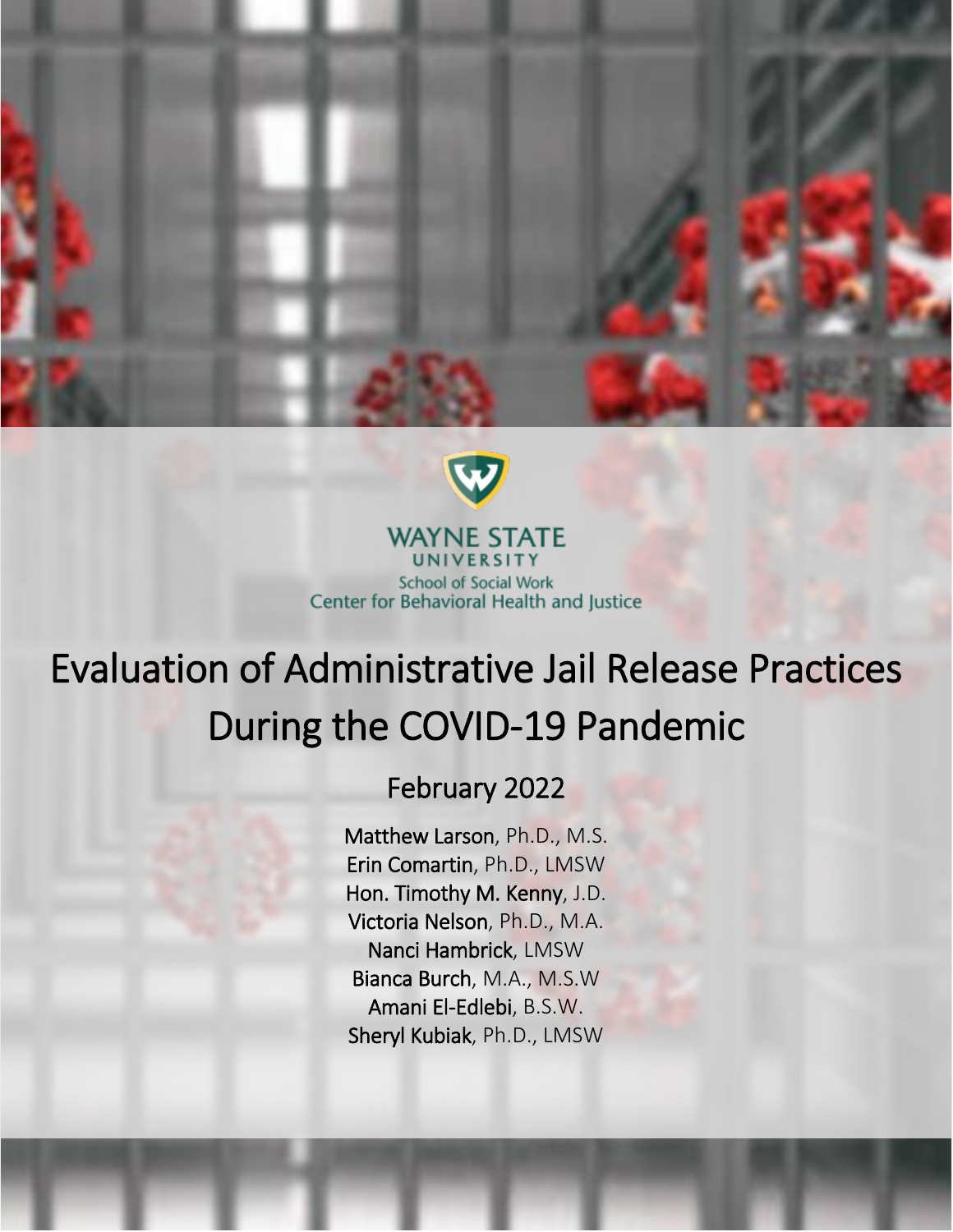

# Executive Summary

As COVID-19 ripped through the country in March 2020, the Wayne County Sheriff's Office and the Detroit Police Department were some of the first local organizations to experience devastating contagion and loss from the virus. Recognizing that Wayne County Jails had the potential to become a COVID-19 superspreading site, Chief Judge Timothy Kenny of the Third Circuit Court took extraordinary measures to protect the health and safety of Wayne County Jail inmates and staff.

In early Spring 2020, Chief Kenny convened a small group of criminal justice leaders and decision makers to focus on quickly and efficiently releasing as many jail inmates as possible to address the risk of COVID-19 spread while balancing risk to community safety. The group expanded upon an existing process called Administrative Jail Release (AJR) in an effort to safely and fairly reduce the jail population.

Since 1991, the Wayne County Jail has used AJR as a tool to reduce jail population by administratively releasing detainees charged with non-violent misdemeanors or ordinance violations. Traditionally used to address overcrowding, AJRs prior to COVID-19 occurred under varying circumstances with fluctuating criteria. However, risk and circumstances created by COVID-19 called for systematically expanding criteria to expedite jail releases for medically vulnerable detainees and those who were not considered high risk to the community. In addition, the group openly shared information among and between group members to inform release decisions. The group utilized input, advocacy, and information from a variety of other sources including family outreach.

This report examines the expanded criteria and collaborative process utilized by the COVID-19 AJR group to increase health and safety in the jail by decreasing the jail population. We incorporate both quantitative and qualitative analyses of the unique efforts initiated during an unprecedented time. The qualitative portion of this report comes from interviews with the COVID-19 AJR group members. Interviews focused on how the group was formed, the role of the group member, how the COVID-19 AJR group was developed and changed over time, and lessons learned from the process.

The quantitative portion of this report includes analysis of all Wayne County Jail bookings from 1/1/2018 – 12/31/2020. The goal of this portion of the evaluation was to better understand the characteristics of those who were granted AJRs specifically in response to the COVID-19 crisis (COVID-19 AJRs) that began mid-March 2020. The following questions were considered.

- How do the characteristics of Non-AJR jail bookings compare to the characteristics of those granted either COVID-19 AJRs or traditional AJRs?
- How do the characteristics of those granted COVID-19 AJRs compare to the characteristics of those granted traditional AJRs?
- Did expanding jail releases to protect the health and safety of jail staff and detainees increase risk to community safety?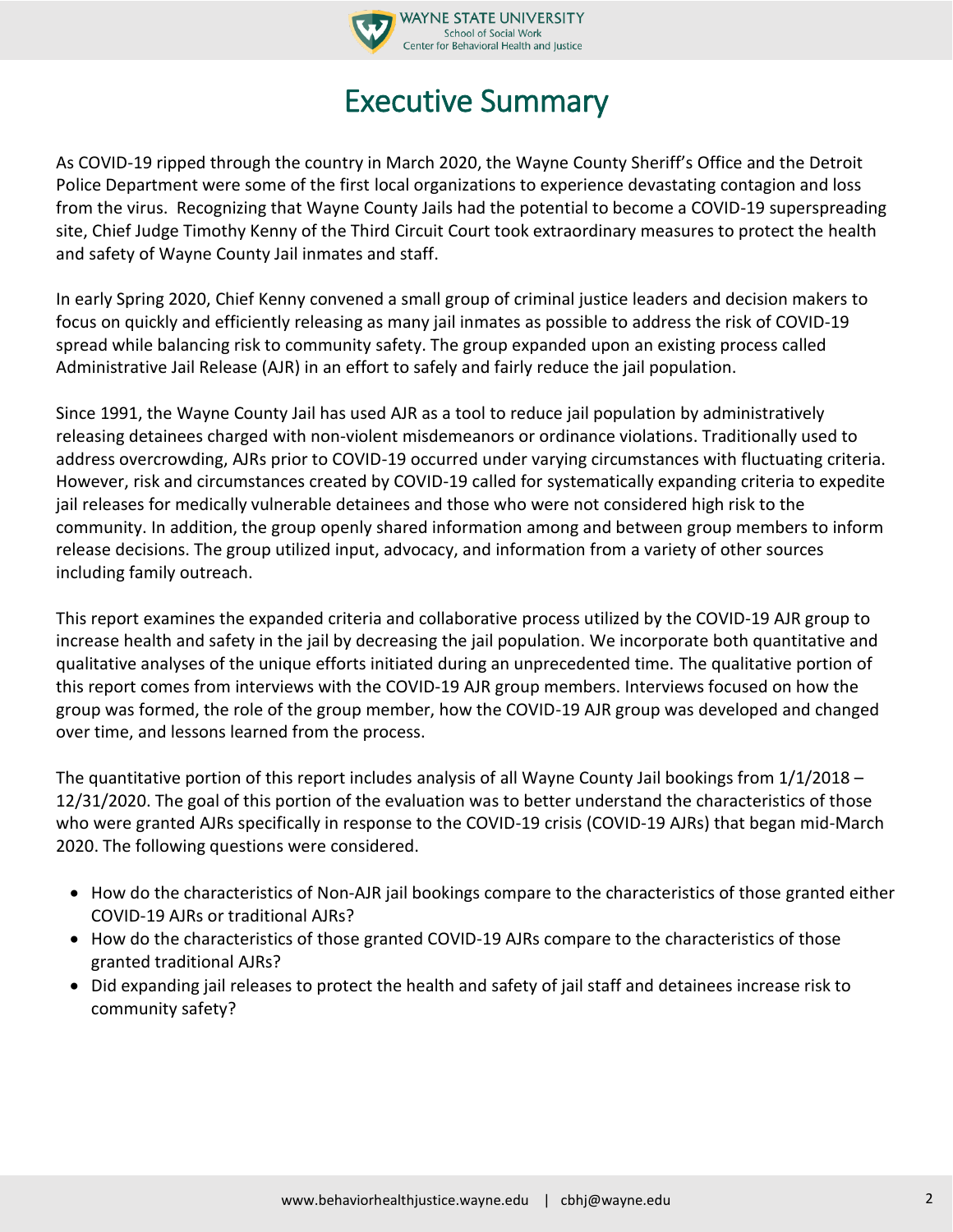

## Key Findings and Recommendations

Notable findings and recommendations are summarized below.

- Over 61,762 jail bookings were recorded during the study period; less than 1% (n=402) of those bookings resulted in any AJR (251 COVID AJR).
- COVID-19 AJRs were largely granted to individuals booked for 1) income, drug, or property crimes or 2) probation violations. Only a few COVID-19 AJRs were granted to individuals booked for assaultive offenses.
- 32% of the people who were granted a COVID-19 AJR were identified as mental health consumers in the jail.
- Of the 249 people granted a COVID-19 AJR (there were two people granted AJRs more than once), the vast majority did not rebook by June 2021 (six months following the last COVID-19 AJRs).
- Of the few COVID-19 AJR cases that did rebook within six months of release, nearly all were for minor crimes or probation violations. Only 3% (n=8) of the people granted COVID-19 AJRs were rebooked into Wayne County Jails for assaultive crimes.
- Wayne County Jail was nationally recognized for successfully mitigating COVID-19 in the jails; reducing the jail population was a key factor in COVID-19 mitigation efforts.
- The collaborative group approach was valued by all members of the COVID-19 AJR group. Nearly all group members expressed a desire to continue group meetings beyond the pandemic.
- Expanding the use of AJRs during COVID-19 highlighted gaps in the jail's AJR data collection and monitoring.
- Between 1/1/18 12/31/20, 74% of jail bookings involved people of color. Over half (53%) of the COVID-19 AJRs were granted to people of color, an increase over the Traditional AJRs granted to people of color (43%).
- The use of expanded criteria for COVID-19 AJRs increased all release rates across demographic groups, with Whites seeing the largest difference across AJR types.
- The COVID-19 group worked to assess risk based upon a variety of factors in 2020. Going forward, the Wayne County Jail should explore implementing a **systematic** and **objective** process for equitable continuation and expansion of the use of Administrative Jail Release.

## Acknowledgements

The authors are grateful to collaborators who provided data and participated in interviews. The authors would like to thank Prosecutor Kym Worthy (Wayne County), Chief Jeriel Heard (Wayne County Sheriff's Office), Chief Robert Dunlap (Wayne County Sheriff's Office), Deputy Chief Dennis Ramel (Wayne County Sheriff's Office), Sergeant Jason Bates (Wayne County Sheriff's Office), Deborah Choly (Michigan Legal Services), William Goodman, (Goodman, Hurwitz and James, P.C.), Stephany Powell-Bedell (Wellpath), Erin Keith (Detroit Justice Center) and Cathy Gerhardt (Wayne County Sheriff's Office). Thanks to the Michigan Justice Fund for supporting the writing of this report.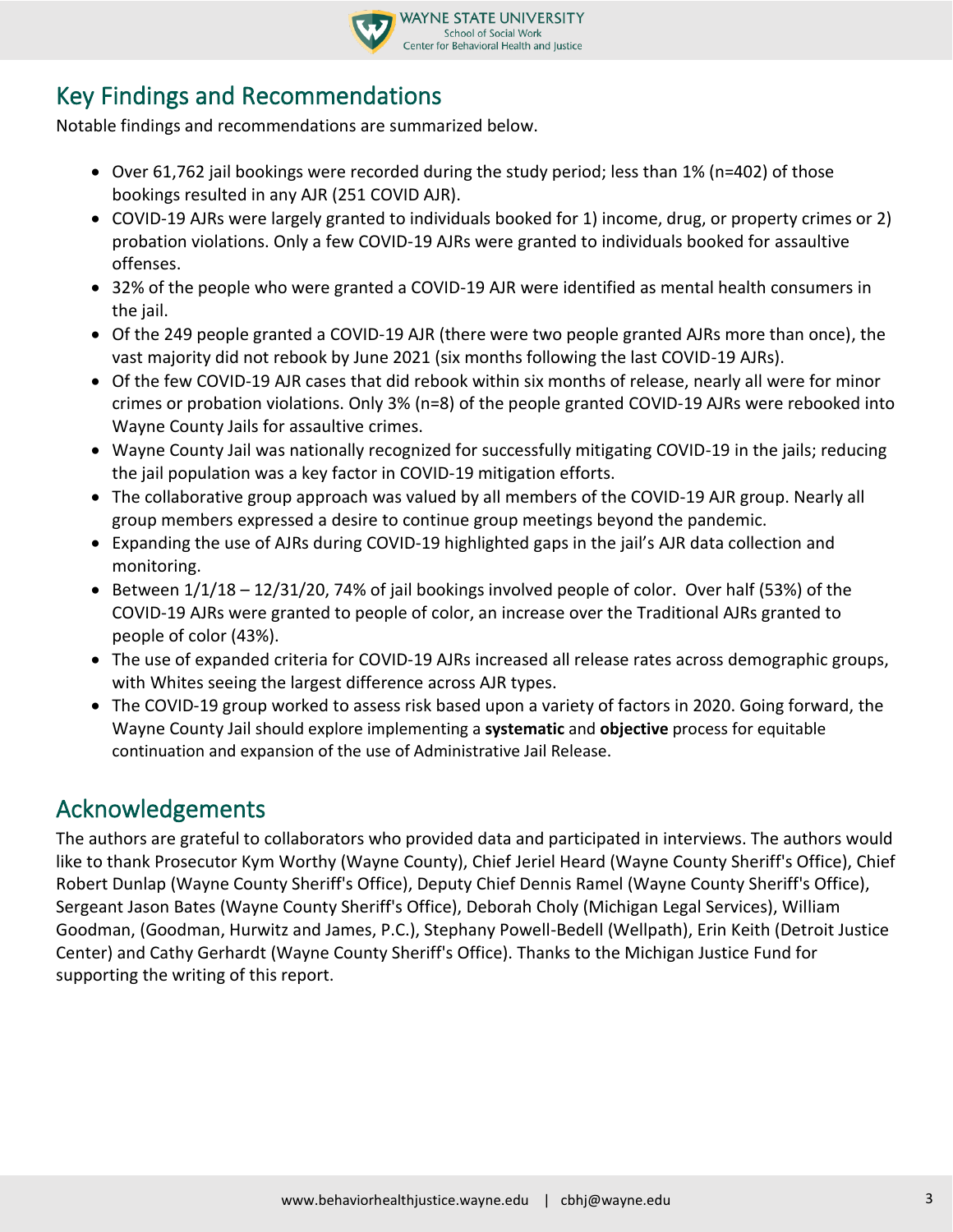

# Introduction

An accelerated release process was implemented in Wayne County Jail based on the administrative jail release (AJR) process that has been in place in the jails since 1991. The COVID-19 AJR was implemented in an effort to decrease transmission of the COVID-19 virus within the jail facility where social distancing was not possible and safety was of utmost concern. The criteria for COVID-19 AJR was expanded with an emphasis on addressing individuals with serious medical conditions that would be more vulnerable to contracting the virus. A collaborative process was utilized by the COVID-19 AJR to efficiently reduce jail population to mitigate the spread of the virus within the jail.

We incorporated quantitative and qualitative analyses of the unique collaborative efforts initiated during an unprecedented time.

# Qualitative Results: Themes from Interviews with COVID-19 AJR Group Members

An interviewer met individually with group members in April and May of 2021 to learn about each member's thoughts and experiences on this novel group process. The interviews were recorded, analyzed, and consolidated into themes. The interviews focused on five main areas: 1) the role of the group member and their work history; 2) how the group formed; 3) how the COVID-19 AJR process was developed; 4) how the COVID-19 AJR process changed over time; and 5) lessons learned from the COVID-19 AJR group process.

## *History of Administrative Jail Release*

- While the AJR process has been regularly used by jail administration to reduce overcrowding, the COVID-19 pandemic prompted expanding criteria to release detainees and engaging new parties in decision making using the AJR process.
- The criminal justice leaders and decision makers invited to be a part of the COVID-19 AJR group all had a long history of work (an average of 20 years or more) in Wayne County.
- The COVID-19 AJR group is the first of its kind to collectively discuss individual AJRs.

## *Group Formation*

 $\overline{a}$ 

- COVID-19 AJR group members were asked to join the group by Chief Judge Kenny.
- COVID-19 AJR group was made up of a judge, prosecutors, attorneys representing detainees at large<sup>1\*</sup>, tether program administration, jail booking personnel and jail medical staff.
- Some COVID-19 AJR group members knew each other well and other group members were familiar with each other but had not worked together previously.
- Input and advocacy from all COVID-19 AJR group members was considered with open information sharing between group members.
- Chief Judge Kenny listened to the group's expertise before making final decisions.

Some attorneys who participated in the COVID-AJR group represent a class of "all past, present, and future detainees" in the Wayne County Jail, as defined by the plaintiff group in Wayne County Jail Inmates v. Wayne County Sheriff, 1971. Defense attorneys of record (representing individual detainees) were not included in case reviews.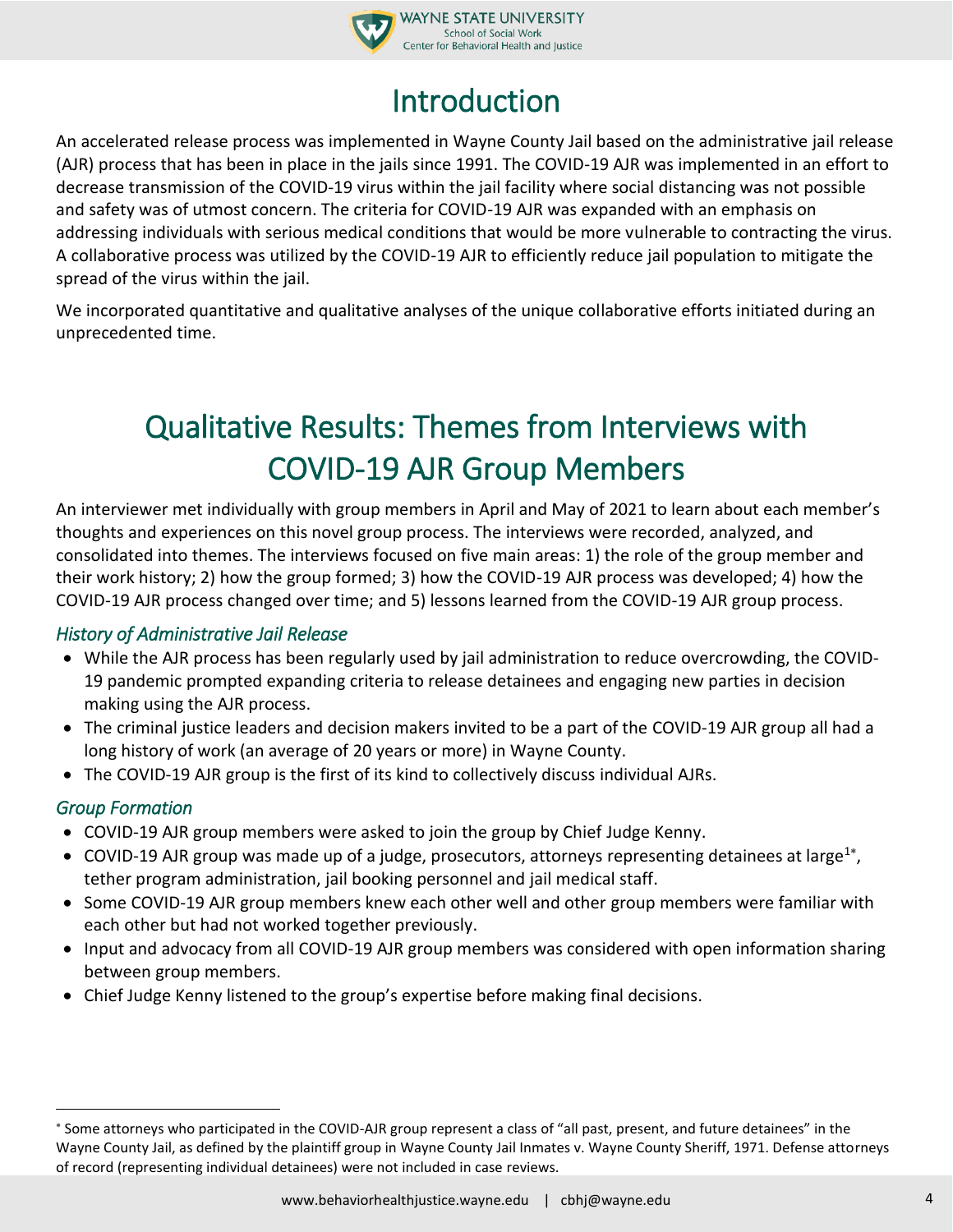

## *Changes Over Time*

- After the first five months (March August) the frequency of group meetings decreased.
- As of March 2021, the group was still meeting every other month.
- Some group members were no longer participating in meetings by early 2021 as the pandemic began to ease.
- Group members stated that the number of AJR cases reviewed and released doubled during the pandemic.
- The practice of releasing people on tether increased substantially in number during the pandemic as a method for decreasing the number of individuals housed within the jail facility. The AJR process was a factor, along with current and previous offenses.

### *Initial Process Development:*

- The COVID-19 AJR group began meeting at the end of March 2020.
- All meetings were held via conference call with meetings lasting between  $1 2$  hours.
- The group met several times per week early in the pandemic and less often as time went on.
- The group was provided a list by the Wayne County Jail which prioritized detainees with medical vulnerabilities to COVID-19 as defined by the CDC.
- Group members reviewed the list prior to each meeting in order to consider relevant details from their point of view including availability of housing, access to resources, outstanding warrants in other communities, etc.
- The number of cases reviewed each meeting fluctuated.
- Select group members (Prosecutor, attorneys representing detainees at large<sup>2\*</sup>, Jail Health Administration and Chief Judge) were asked to provide input on each individual case including whether or not that person should be released. It should be noted that defense attorneys of record were not included.
- Community safety and jail/inmate safety and health were priorities for AJR consideration.
- The group sought to ensure that people released with mental health issues or substance use issues had appropriate housing available upon release, as most treatment centers were shut down due to the COVID-19 pandemic.
- Center for Disease Control guidelines were used when considering medical needs for each case.
- Initial considerations focused on the medically vulnerable population, such as pregnant women and people with uncontrolled diabetes.
- Other medical concerns were soon considered and prioritized including:
	- o Respiratory issues
	- o Other serious preexisting conditions (i.e., cancer or HIV)
	- o Co-morbidities
	- o Advanced age

 $\overline{a}$ 

- In addition, charge type was considered as follows:
	- o Charge type was considered equal to medical concern(s),
	- o Serious felonies did not usually qualify for AJR,
	- o Capital cases were excluded from consideration.
- As the jail population decreased due to AJRs and fewer jail bookings, the number of cases discussed among group members decreased.

Some attorneys who participated in the COVID-AJR group represent a class of "all past, present, and future detainees" in the Wayne County Jail, as defined by the plaintiff group in Wayne County Jail Inmates v. Wayne County Sheriff, 1971. Defense attorneys of record (representing individual detainees) were not included in case reviews.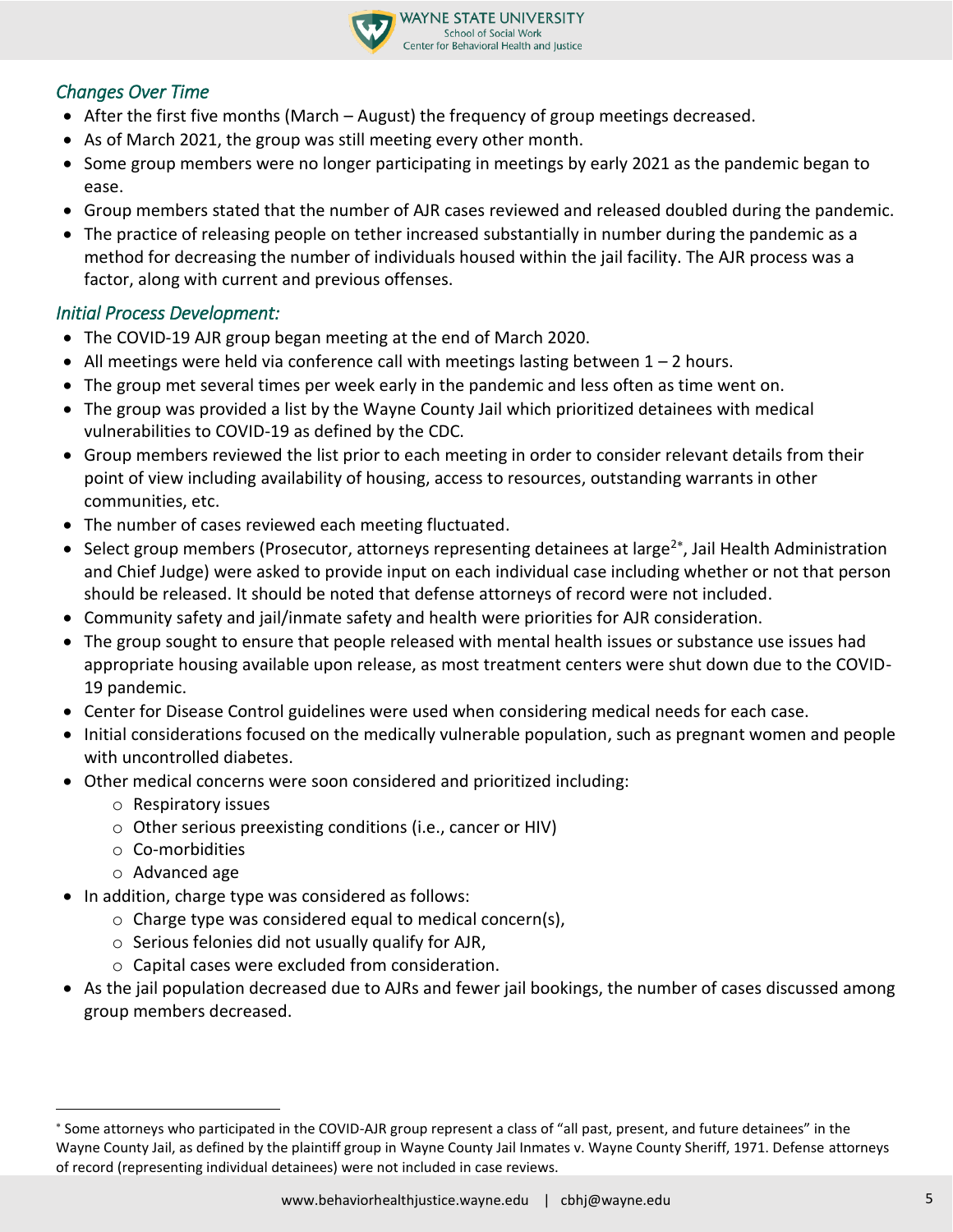

## *Lessons Learned*

- The group recognized the importance of increasing discussion around detainees with mental health concerns.
- Group members see value in this type of collaboration beyond the pandemic and want to continue.
- The increased collaboration and pooling of information was beneficial to the COVID-AJR process and should be extended. Considering this process for all AJRs and further increasing collaboration and information gathering (e.g. detainee financial information and defense attorneys of record) will extend the benefits seen during COVID-AJR.
- Housing is a major factor in determining AJR eligibility and additional resources are needed, especially as housing options were extremely limited during the height of the COVID-19 AJR group process.
- A sense of fairness and equal consideration for AJRs was a high priority for the group.
- Decreasing the jail population was consistently important to all members.
- Staff safety and the potential spread of the virus to staff and jail detainees was a concern.
- Group members recognize that increased resources are needed for those being released to decrease the potential for recidivism.
- Group members were very proud of the mitigation strategies that were implemented in the jail facilities to keep the number of COVID-19 cases low.

# Quantitative Results: Analyses of Jail Data

The goal of this portion of the evaluation was to better understand the characteristics of those who were granted AJRs specifically in response to the COVID-19 crisis (COVID-19 AJRs) that began mid-March 2020. The following questions were considered.

- How do the characteristics of Non-AJR jail bookings compare to the characteristics of those granted either COVID-19 AJRs or traditional AJRs?
- How do the characteristics of those granted COVID-19 AJRs compare to the characteristics of those granted traditional AJRs?
- Did expanding jail releases to protect the health and safety of jail staff and detainees increase risk to community safety?
- What is the prevalence of people rebooked on new charges among those granted a COVID-19 AJR?

The current analyses were based on two overlapping sets of data including: 1) booking data from Wayne County Jails from 1/1/18 – 12/31/20, and 2) rebooking data for COVID-19 AJR recipients through 6/30/21. For the analysis, the first set of booking data was analyzed to develop an understanding and comparison of the demographic and offense history characteristics of 1) all individuals booked into the Wayne County Jails; 2) recipients of pre-COVID-19 AJRs; and 3) recipients of COVID-19 AJRs. The second set of booking data allowed us to examine the prevalence of rebooking through 6/30/21 among individuals who received a COVID-19 AJR through 12/31/20.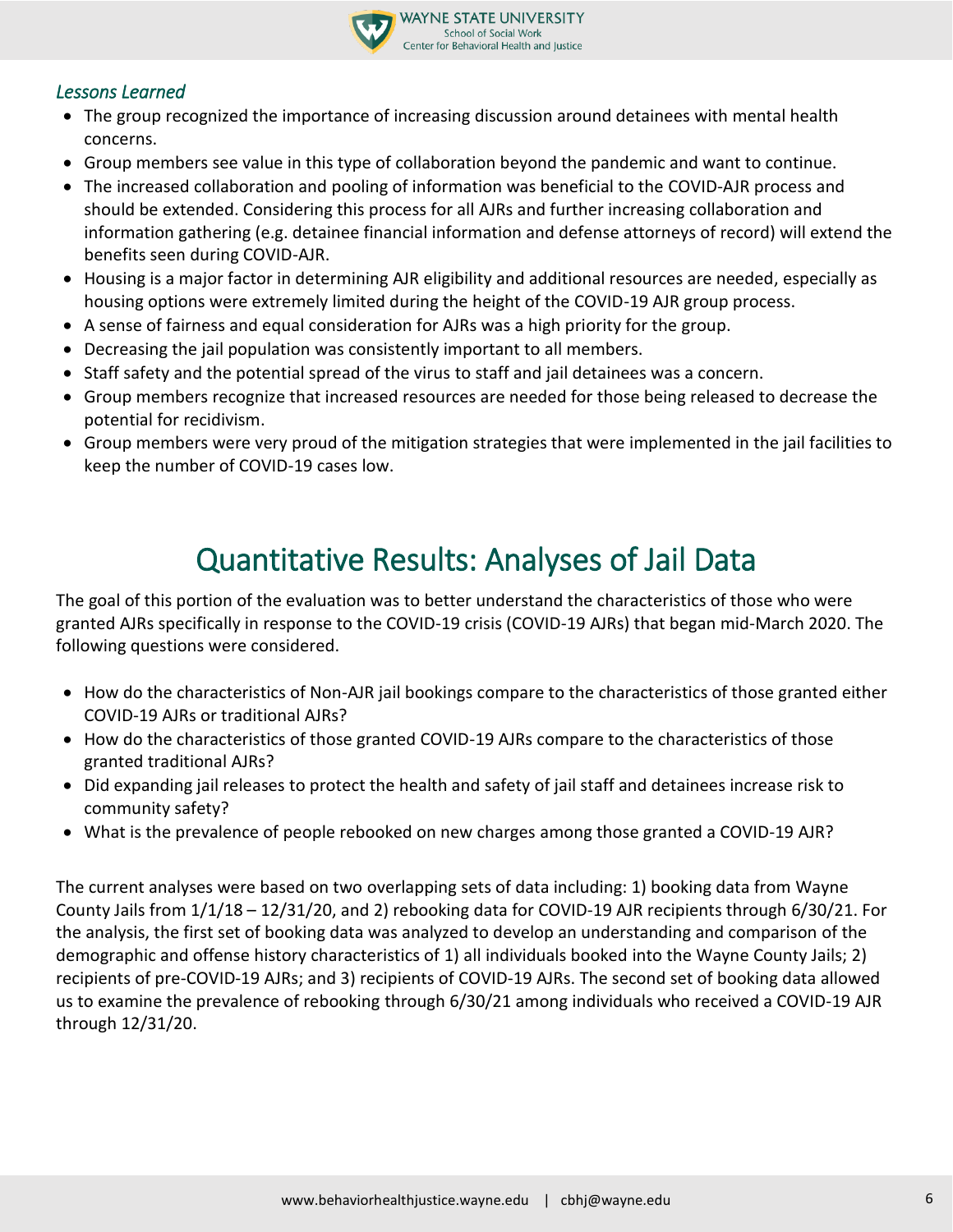

## Jail Bookings

With the COVID-19 pandemic and consequent shutdowns beginning in mid-March 2020, this preliminary analysis is based on data from 61,762 bookings during the 26.5 months before the pandemic and bookings during the 9.5 months after the start of the pandemic  $(1/1/18 - 12/31/20)$ .



**Figure 1: Bookings from 1/1/18 – 12/31/20 (Total N=61,762)**

• A dramatic decline in bookings occurred immediately after the pandemic began and persisted throughout the remainder of 2020.

Of the 61,762 bookings during the period

16% were identified as consumers of mental health services in the jail.

 $(1/1/18 - 12/31/20)$ : • 84% were male.

• 73% were people of color.

*Data source:* 



**Figure 2: Demographic Characteristics of those Booked into the Jail**

*Data source:*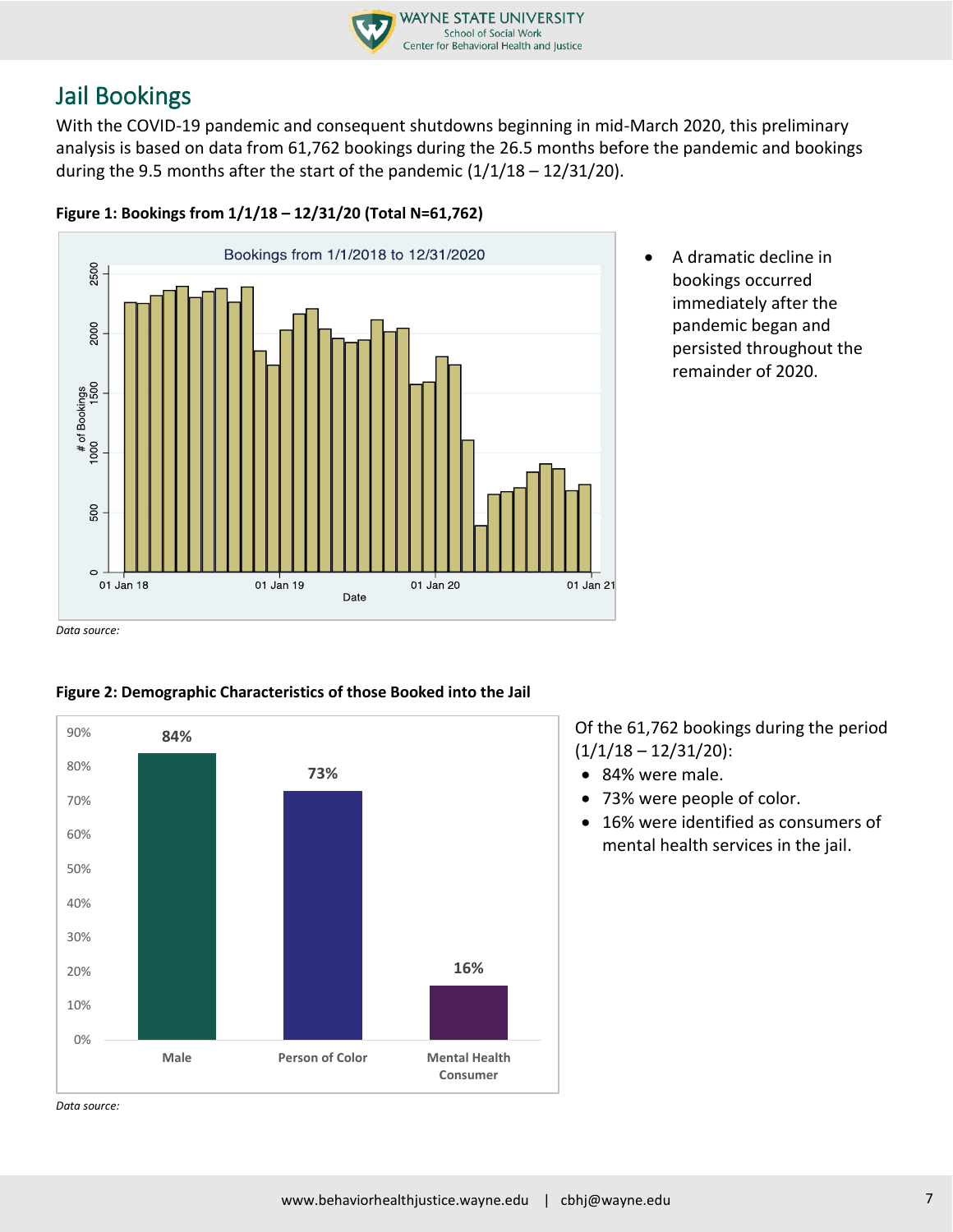





*Data source:*

- A slight majority (52%) were booked for felony charges.
- The number of current charges at booking averaged 1.32.

• The average number of prior bookings was over five.

• The average length of stay in the jail before release was nearly 34 days.



Figure 5: Charge Characteristics **Figure 6: Length of Stay Before Release**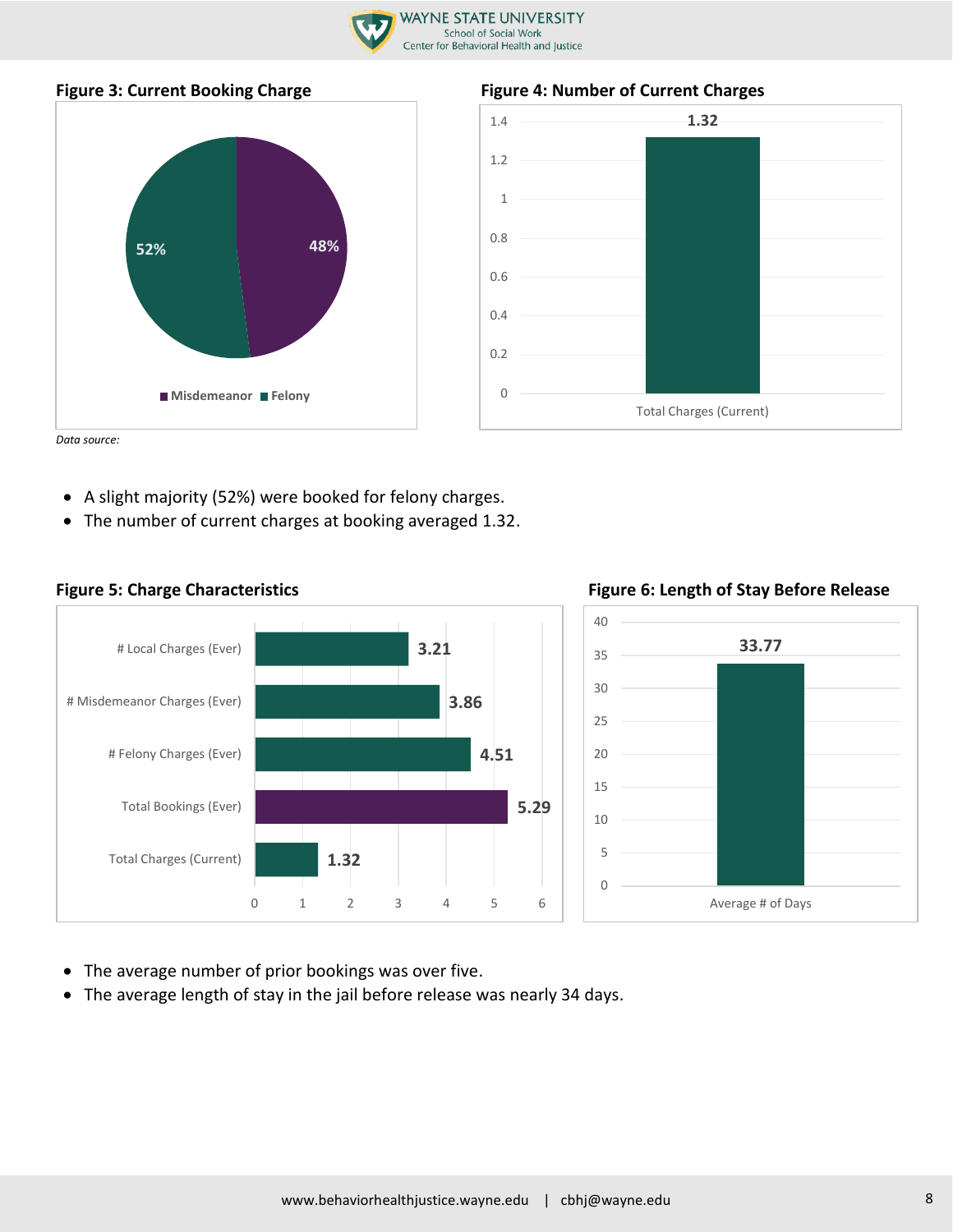

### **Figure 7: Total Number of AJRs from 1/1/18 – 12/31/20**



During the period examined  $(1/1/18 - 12/31/20)$ , a total of 402 AJRs occurred.

- Less than 1% of those booked into the jail received any AJR.
- 151 were traditional AJRs occurring before the pandemic began.
- 251 were COVID-19 AJRs occurring from March 2020 forward.

## Differences Between All AJR and Non-AJR Cases Based on Booking Information

Below we illustrate the differences in demographic characteristics, current booking status, and offense history between bookings for people granted AJRs versus those who did not receive an AJR.



- While 74% of all jail bookings involve people of color, only 53% of AJRs were granted to people of color.
- Those granted an AJR were older (39 years old) compared to those who were not granted an AJR (35 years old).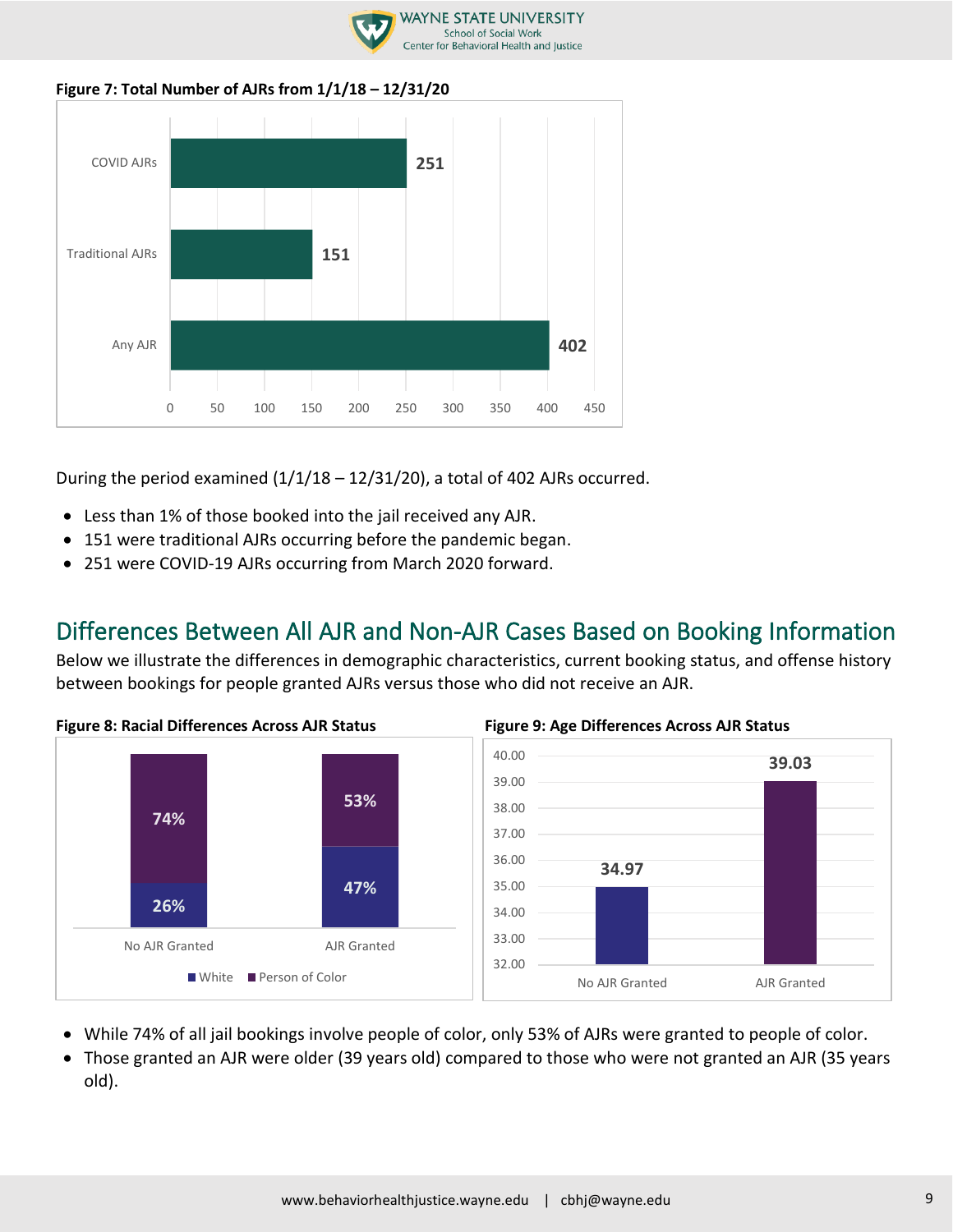



### **Figure 10: Mental Health Consumers Across AJR Status Figure 11: Percentage of Felony Bookings Across AJR Status**



- Mental health consumers were more likely to get an AJR, as 32% of cases that received an AJR were known mental health consumers.
- About 61% of bookings that received an AJR involved a felony charge compared to 52% of Non-AJR bookings.





As highlighted above, a number of substantively and statistically meaningful differences emerge:

- The average number of prior bookings among bookings that received an AJR was 6.88, whereas the average number for Non-AJR cases was 5.28.
- In general, bookings that received an AJR had a greater average number of prior felony charges, prior misdemeanor charges, prior probation violations, and prior parole violations than Non-AJR bookings.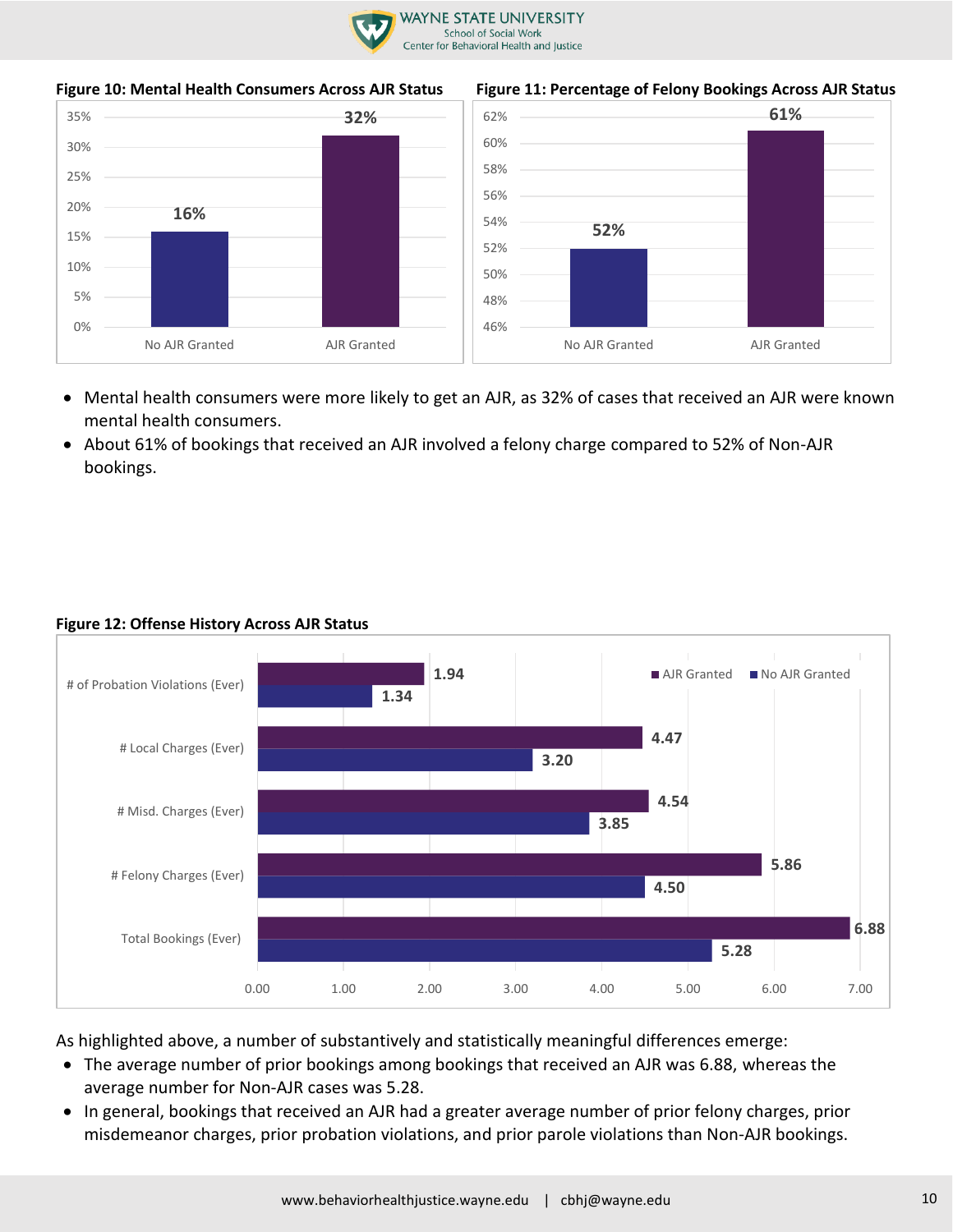

## Differences Between Traditional AJR and COVID-19 AJR Subgroups

Of the 402 AJRs identified in this dataset, 62% received a COVID-19 AJR (n = 251), beginning in March 2020 at the start of the pandemic, and 38% received a Traditional AJR (n = 151) before the COVID-19 pandemic began. The following figures show that there are a set of five demographic and offense history differences across these two types of AJR that merit attention.





### **Figure 13: Racial Differences Across AJR Type Figure 14: Average Length of Stay Across AJR Type**



- COVID AJRs were granted to people of color at a rate of 59%, which is much higher than the percentage of Traditional AJRs received by people of color at a rate of 43%.
- People of color were more likely to receive a COVID AJR than a Traditional AJR, while White people were more likely to receive a Traditional AJR than a COVID AJR.
- People who received a COVID AJR had been in jail over two times as long as people who received a Traditional AJR.



0% 10% 20% 30% 40% 50% 60% 70% 80% 90%



- 80% of people granted COVID-19 AJRs were for bookings that involved felony charges.
- The COVID AJR subgroup had more prior felony charges than the Traditional AJR subgroup.

## **Figure 17: Previous Probation Violations Across AJR Type**



• The average number of prior probation violations across COVID-19 AJRs was 2.20, which was nearly one and a half times greater than the 1.51 average for Traditional AJRs.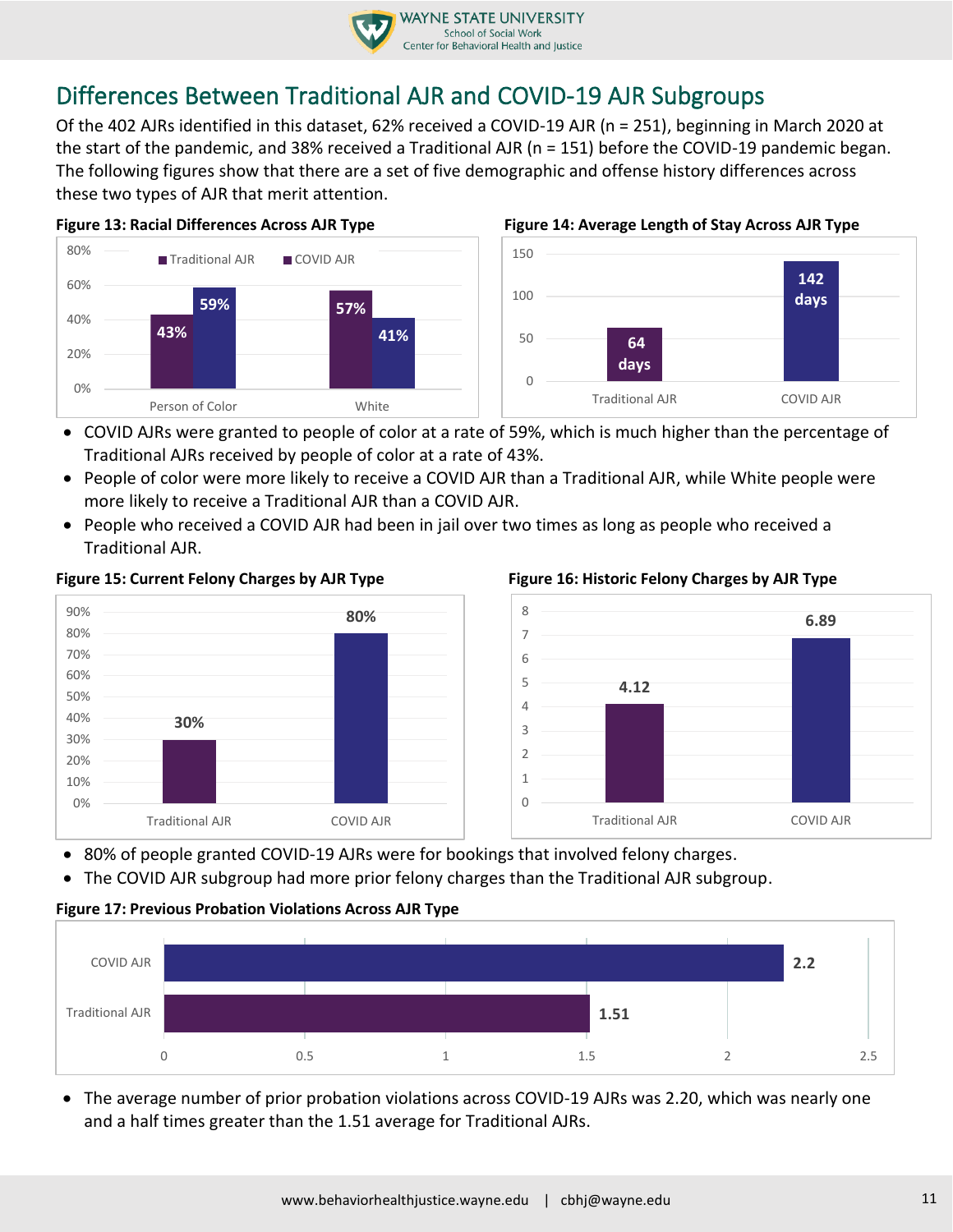

## Differences in Risk Between COVID-19 AJR and Traditional AJR

In an effort to quantify potential risk to community safety, a set of demographic and offense history variables were used to develop a numerical scale\*\* to evaluate the cumulative risk for recidivism among groups of individuals granted AJRs. Four variables were recoded as follows for this analysis, with 2 being the score for greatest risk and 0 being the score for least risk.

- Age (2 points = 17-24 years, 1 point = 25 to 30 years, 0 points =  $31+$  years)
- Current Booking Offense (2 points = Felony, 1 point = Misdemeanor, 0 points = Civil/Local)
- Number of Prior Felonies (2 points =  $3+$  felonies,  $1 = 1-2$  felonies,  $0 = 0$  felonies)
- Number of Prior Misdemeanors (2 points = 5+ misdemeanors, 1 point = 1-4 misdemeanors, 0 points = 0 misdemeanors)



### **Figure 18: Cumulative Risk Scores, Demographics and AJR Type**

 $\overline{a}$ 

- The COVID AJR bookings had higher risk scores overall than the Traditional AJR sub group.
- Cumulative risk scores across COVID-19 AJR bookings of whites were greater than Traditional AJR bookings involving whites. In fact, this represents the largest substantive difference identified in the comparison of risk scores across AJR types and demographics.
- Bookings involving people of color that were granted COVID-19 AJRs had higher cumulative risk scores than bookings involving people of color that were given Traditional AJRs.
- Bookings of men that received a COVID-19 AJR had significantly higher cumulative risk scores than bookings of men that received Traditional AJRs.
- Bookings of mental health consumers and non-mental health consumers that received COVID-19 AJRs both had significantly higher cumulative risk scores than their counterpart bookings that received Traditional AJRs.

<sup>\*\*</sup> It should be noted that this scale was developed to look at cumulative risk across groups and was not developed to predict or score an individual's risk for recidivating.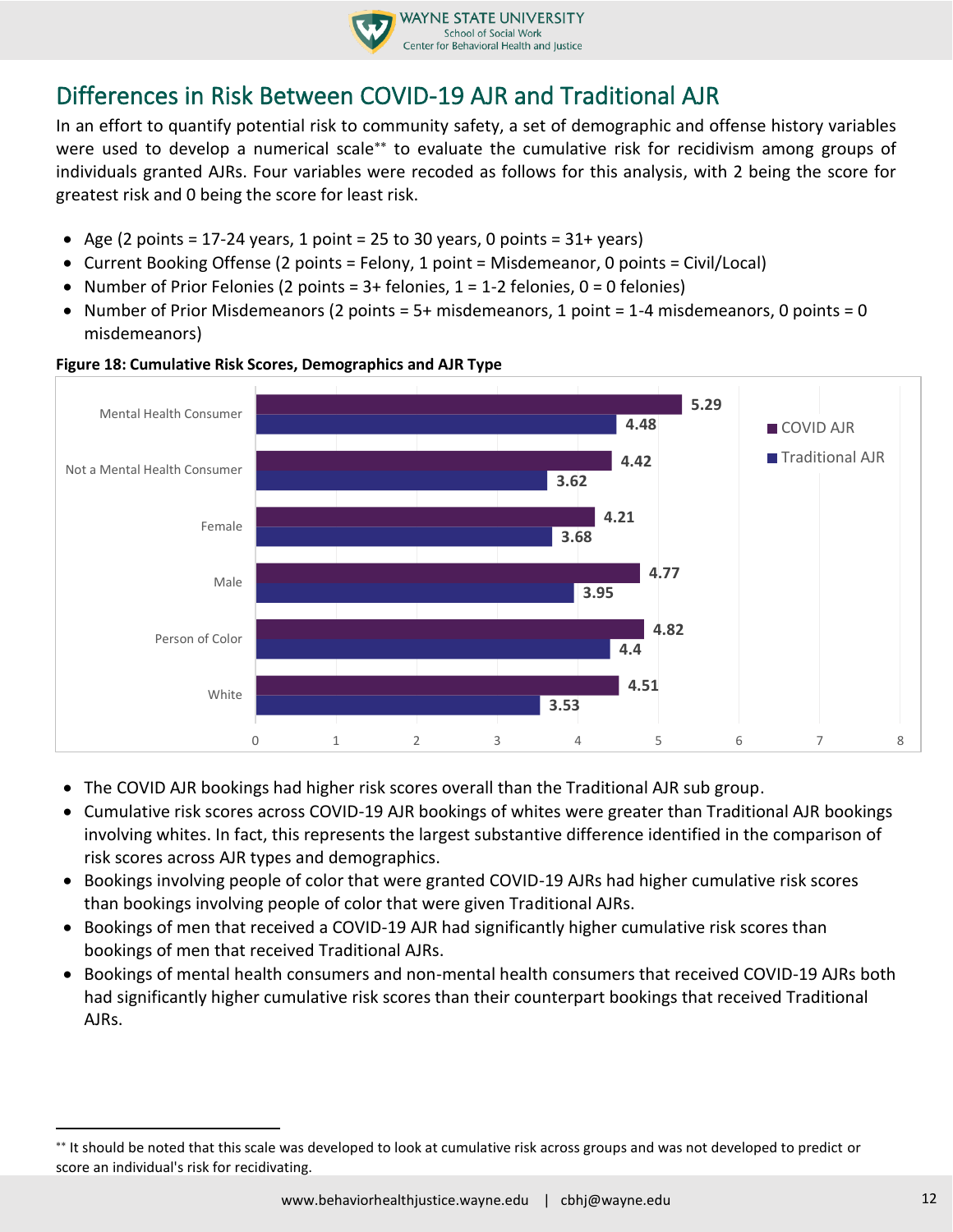

## **Figure 19: Cumulative Risk Scores, Charge Type, Age and AJR Type**



- The mean risk scores for number of prior felonies and number of prior misdemeanors were both higher for COVID-19 AJRs than Traditional AJRs.
- The average cumulative risk score for COVID-19 AJRs was 4.69, while Traditional AJRs had an average cumulative risk score of 3.91.

## Cumulative Risk and Rebooking Among COVID-19 AJRs

To develop an understanding of the prevalence of rebooking among those who were granted COVID-19 AJRs, this analysis examines the rate of rebooking among individuals who specifically received an original COVID-19 AJR through, but not after, 12/31/2020. Booking data through 6/30/2021 was then examined to determine the prevalence of rebooking among this group.

### **Figure 19: Cumulative Risk Scores of both AJR Types and Rebooking Risk of COVID AJRs**



- 26% of the 251 COVID-19 AJR recipients were rebooked into jail through 6/30/2021.
- Over half (53%) of the COVID-19 AJR rebookings were due to probation violations; most of the other rebookings were due to property or drug related offenses.
- Only 13% of the COVID-19 AJRs who were rebooked were due to acts of violence. These eight assaultive charges include: i) assault or assault & battery; ii) assault with a dangerous weapon (felonious assault); iii) criminal sexual conduct ( $1<sup>st</sup>$  degree); iv) domestic violence; v) domestic violence (third offense notice); vi) home invasion (2nd degree); vii) homicide (murder first degree premeditated); and viii) unarmed robbery.
- Of the COVID-19 AJRs rebooked, the average cumulative risk score was 5.28.
- For the few cases of COVID-19 AJRs rebooked for assaultive offenses, the average risk score was not predictive between an assaultive charge and non-violent offense.
- Appendix A lists the offenses for the 64 rebooked cases.
- Appendix B lists the original booking offenses.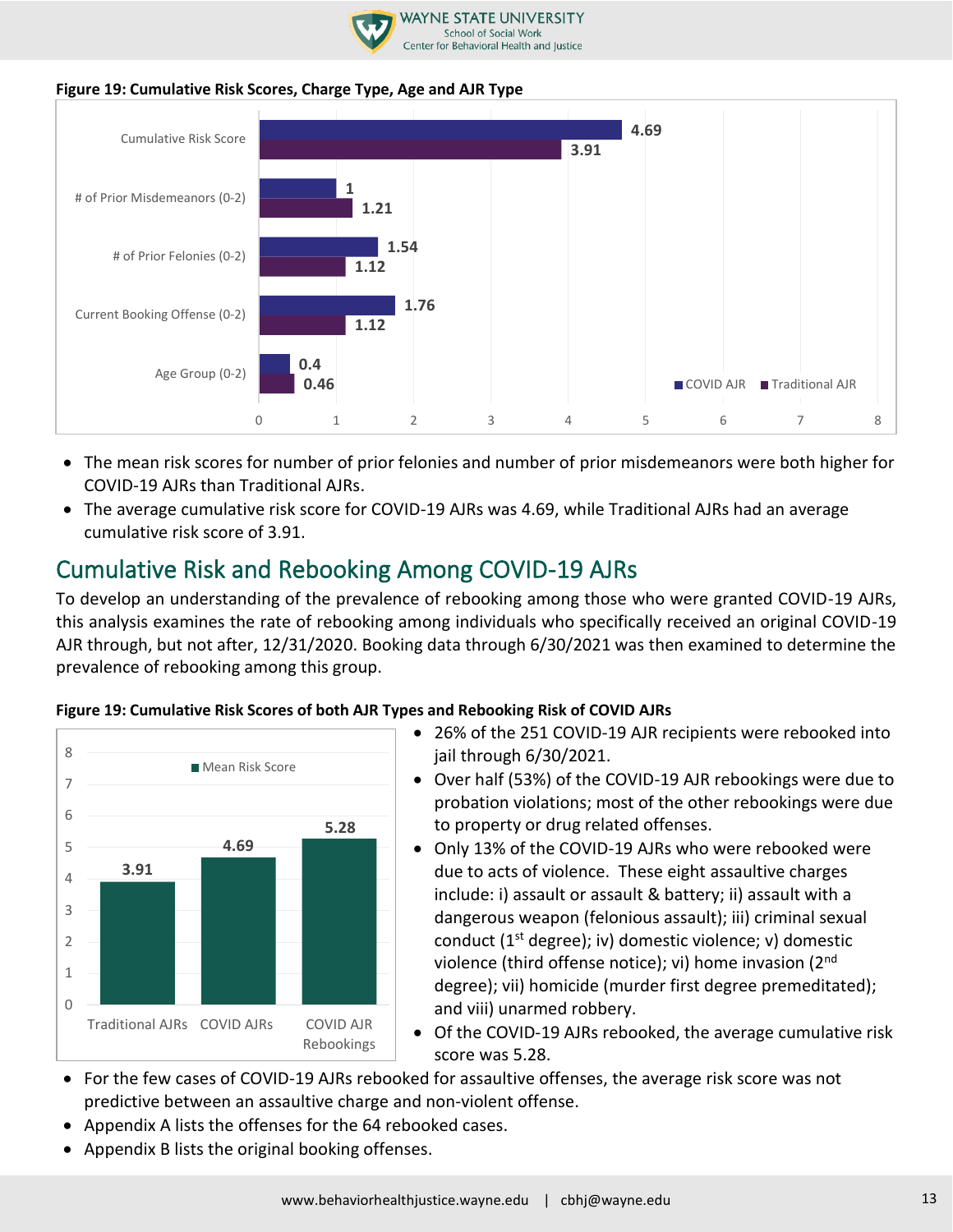

# Recommendations and Next Steps

Review of the qualitative and quantitative data shows that the *COVD-19 AJR process successfully and safely expanded jail releases through the collaborative efforts of the group members*. The following recommendations offer possible next steps:

- The COVID-19 AJR group should consider disseminating this report beyond the group, including the Supreme Court Administrative Office (SCAO), pre-trial services and judges who set and/or renew bonds.
- The CBHJ recommends that Chief Kenny work with the COVID-19 AJR group and/or WCSO to pursue funding to research and pilot use of a systematic and objective process to enhance judges and pre-trial services understanding of assessing risk.
- Dr. Matthew Larson, Chief Judge Kenny and the CBHJ team will co-write an academic publication using the COVID-19 AJR data and this report.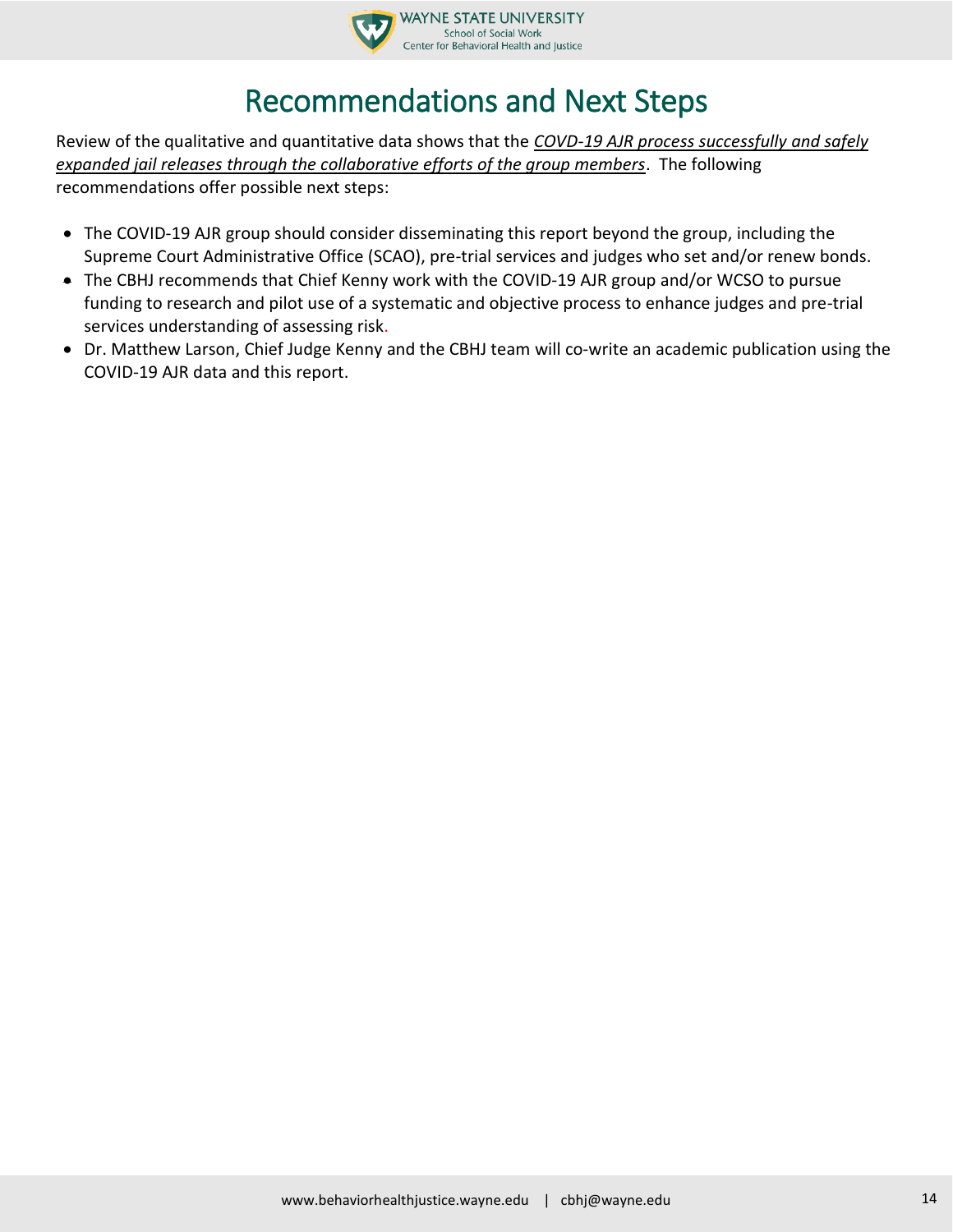

# APPENDIX A

## Original COVID-19 AJR offense descriptions among rebooked cases

| <b>Offense Description</b>                                                          |        | Frequency      |
|-------------------------------------------------------------------------------------|--------|----------------|
| Assault with a Dangerous Weapon (Felony)                                            |        | 1              |
| Breaking & entering a building with intent                                          |        | 4              |
| Burglars tools - Possession                                                         |        | 3              |
| Child support - Failing to pay - FOC - Friend of Court                              |        | 1              |
| Controlled substance - Possession of Methamphetamine/Ecstasy                        |        | $\overline{2}$ |
| Controlled substance - Del/Mfg. less than 50 grams                                  |        | $\overline{2}$ |
| Controlled substance - Possession (Narc/Cocaine) less than 25 grams                 |        | 1              |
| Entering w/o permission                                                             |        | 1              |
| Failure to appear (Felony)                                                          |        | 1              |
| Home invasion (1st degree)                                                          |        | 2              |
| Home invasion (2nd degree)                                                          |        | 1              |
| Larceny in a building                                                               |        | 1              |
| Malicious destruction of building - \$1,000 or more but less than \$20,000          |        | 1              |
| Malicious destruction of personal property - \$1,000 or more but less than \$20,000 |        | 1              |
| Narcotic charge(s)                                                                  |        | 1              |
| Operating - OUIL/Per se/OWI - 3rd offense notice                                    |        | 1              |
| Operating - Suspended or revoked license                                            |        | 1              |
| Ordinance violation                                                                 |        | 2              |
| Organized retail crime prohibited conduct                                           |        | $\overline{2}$ |
| Police officer - Assault/Resisting/Obstructing                                      |        | 1              |
| Police officer - Fleeing - Fourth degree - Vehicle code                             |        | 1              |
| Probation violation (Felony)                                                        |        | 14             |
| Retail fraud - First degree                                                         |        | 6              |
| Retail fraud - Third degree                                                         |        | 1              |
| Stolen property - Receiving and concealing - Motor vehicle                          |        | 5              |
| Stolen property - Receive and conceal \$100 or less                                 |        | 1              |
| Stolen property - Receiving/concealing - \$1,000 or more but less than \$20,000     |        | 1              |
| <b>Uttering &amp; publishing</b>                                                    |        | 1              |
| Weapons - Firearms - Possession by felon                                            |        | 1              |
| Weapons - Carrying concealed                                                        |        | $\overline{2}$ |
| Weapons - Taser - Possession or sale of                                             |        | 1              |
|                                                                                     | Total: | 64             |